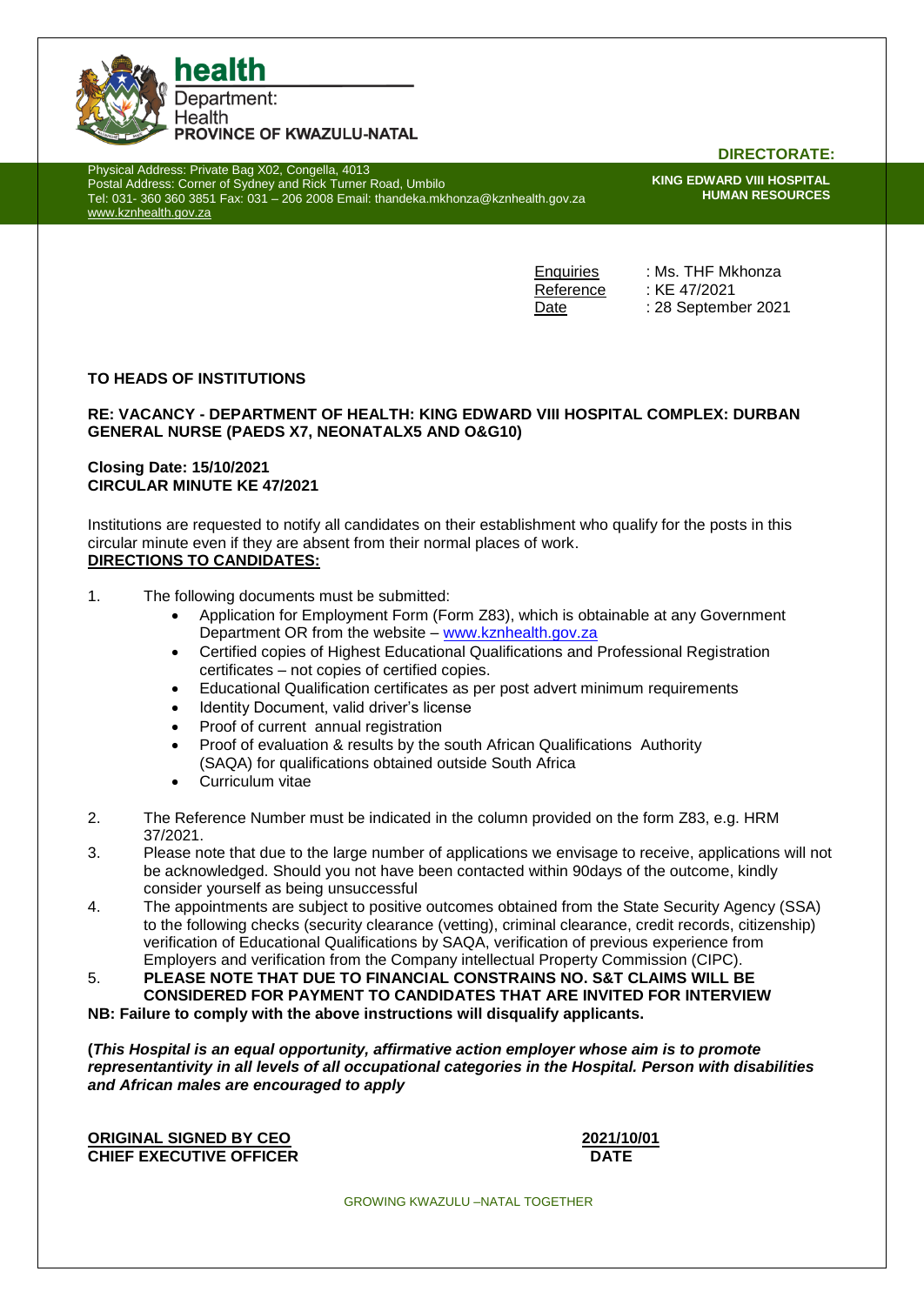**POST : PROFESSIONAL NURSE: GENERAL NURSING STREAM:** 

|                     | (NEONATAL 05, PAEDS 07)                         |
|---------------------|-------------------------------------------------|
| <b>CENTRE</b>       | : KING EDWARD VIII HOSPITAL                     |
| <b>REFERENCE</b>    | : HRM 74/2021                                   |
| <b>NO. OF POSTS</b> | : 12                                            |
| SALARY              | : GRADE 1: R256905. 00 - R297 825. 00 per annum |
| OTHER BENEFIT       | : 13th Cheque, Medical Aid (Optional)           |
| <b>EXPERIENCE</b>   | : No experience required                        |
|                     |                                                 |

## **MINIMUM EDUCATION REQUIREMENTS FOR THE POST**

- 1. Senior Certificate /Grade 12
- 2. 425 Diploma/Degree in Nursing or Equivalent qualification that allows registration as Professional Nurse Psychiatry, Community and Midwifery
- 3. Diploma in Nursing with midwifery
- 4. Current registration with SANC as General Nurse with midwifery for 2021/2022

#### **RECOMMENDATION**

- Computer certificate
- Driver's license
- Experience in Paediatric, Neonatal ICU and Maternity

#### **KNOWLEDGE, SKILLS, AND EXPERIENCE**

- Knowledge of Public Service policies, Acts and Regulations
- Knowledge of SANC AND rules and regulations
- Sound knowledge of scope of practice
- Good communication, leadership, interpersonal and problem solving skills
- Knowledge of Code of Conduct, Labour relations, conflict management and negotiation skills
- Ability to function well within a team
- Skills in organizing, planning and supervising
- Knowledge of Batho Pele principles and Patients' Rights Charter

#### **RESPONSIBILITIES/KRA**

- 1. Provision of quality nursing care through implementation of standards
- 2. To develop and ensure implementation of nursing care plans
- 3. To participate in quality improvement programmes and clinical audits
- 4. Maintain accurate and complete patients records according to legal requirements
- 5. Assist Operational Managers with Overall Management and necessary support for effective functioning
- 6. Maintain clinical competence by ensuring that scientific principles of Nursing are implemented
- 7. Exercise control over discipline, grievance and labour relations issues according to laid down policies and procedures
- 8. Manage and supervise effective utilization of all resources e.g. human, financial, material etc.
- 9. Ensure the provision and supervision of Patients needs and promoting health for client
- 10. Assist with performance reviews i.e. EPMDS for staff under your supervision

### **Closing Date: 15 October 2021 Enquiries: Mrs. NP Ngcobo (031) 360 3031**

### **HAND DELIVERED APPLICATIONS SHOULD BE POSTED INTO THE RED BOX, NEXT TO THE ATM IN THE ADMINISTRATION BUILDING**

**Please forward applications to:**

**DEPUTY DIRECTOR: HUMAN RESOURCES ATTENTION: Mrs. THF Mkhonza King Edward VIII Hospital Private Bag X02 Congella 4013**

**ORIGINAL SIGNED BY CEO 2021/10/01 CHIEF EXECUTIVE OFFICER DATE**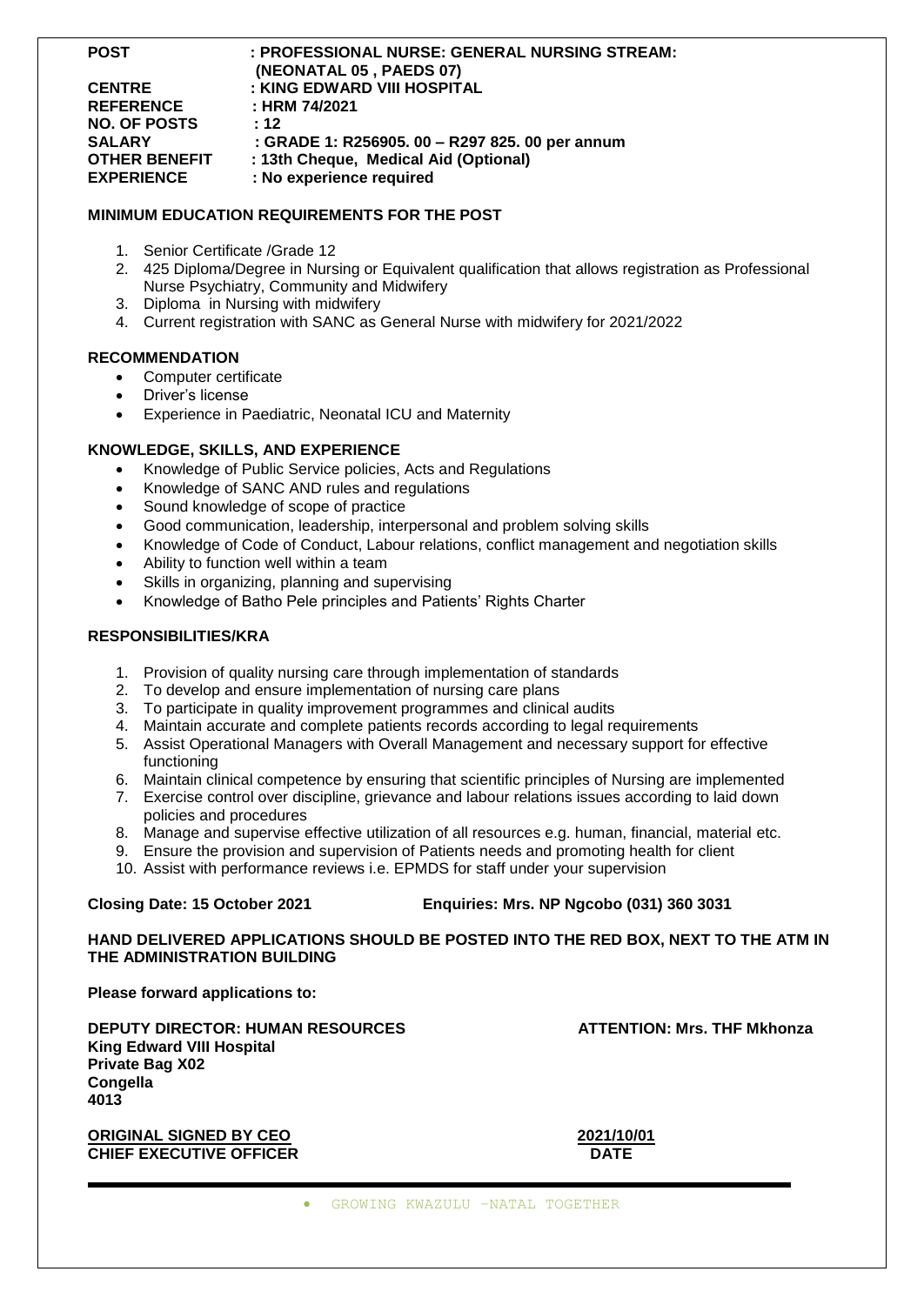# **POST : PROFESSIONAL NURSE: GENERAL NURSING STREAM: O&G**

**CENTRE : KING EDWARD VIII HOSPITAL REFERENCE : HRM 75/2021 NO. OF POSTS : 10**

**SALARY : GRADE 1: R256905. 00 – R297 825. 00 per annum**

**OTHER BENEFIT : 13th Cheque, Medical Aid (Optional)**<br>EXPERIENCE : No experience required

**EXPERIENCE : No experience required**

# **MINIMUM EDUCATION REQUIREMENTS FOR THE POST**

- 1. Senior Certificate /Grade 12
- 2. 425 Diploma/Degree in Nursing or Equivalent qualification that allows registration as Professional Nurse Psychiatry, Community and Midwifery
- 3. Current registration with SANC as General Nurse for 2021/2022

# **RECOMMENDATION**

- Computer certificate
- Driver's license

# **KNOWLEDGE, SKILLS, AND EXPERIENCE**

- Knowledge of Public Service policies, Acts and Regulations
- Knowledge of SANC AND rules and regulations
- Sound knowledge of scope of practice
- Good communication, leadership, interpersonal and problem solving skills
- Knowledge of Code of Conduct, Labour relations, conflict management and negotiation skills
- Ability to function well within a team
- Skills in organizing, planning and supervising
- Knowledge of Batho Pele principles and Patients Rights Charter

# **KEY PERFORMANCE AREAS FOR O&G**

- 1. Implement maternal, neonate and child health care programmes.
- 2. Improve the health systems for mothers and babies.
- 3. Ensure Saving the Mother /Baby recommendations are being implemented.
- 4. Develop and implement quality assurance progress policies & operational plans
- 5. Implement standards, practices and indication for Maternal and Child Health Care
- 6. Participate in PPIP meetings and develop Quality Improvement Projects.
- 7. Strengthen Reproductive Health and Post Natal services.
- 8. Support the Mother Baby Friendly Initiatives.
- 9. Improve Data Management system and ensure timeous submission to Facility Information Officer
- 10. Manage effective utilization of resources in the unit
- 11. Implement strategies for infection prevention and control measures
- 12. Participate in PMDS for staff members
- 13. Ability to negotiate with other stakeholders, engage in problem solving and conflict management
- 14. Deal with grievances and labour relations issues in terms of the laid policies/procedures
- 15. Strengthen the resuscitation services in the unit
- 16. Implement National Core Standards policies and guidelines
- 17. Ensure implementation of CARMMA elements
- 18. Support MOM connect project
- 19. Support and mentor student Nurses

**Closing Date: 15 October 2021 Enquiries: Mrs. NP Ngcobo (031) 360 3031**

## **HAND DELIVERED APPLICATIONS SHOULD BE POSTED INTO THE RED BOX, NEXT TO THE ATM IN THE ADMINISTRATION BUILDING**

GROWING KWAZULU –NATAL TOGETHER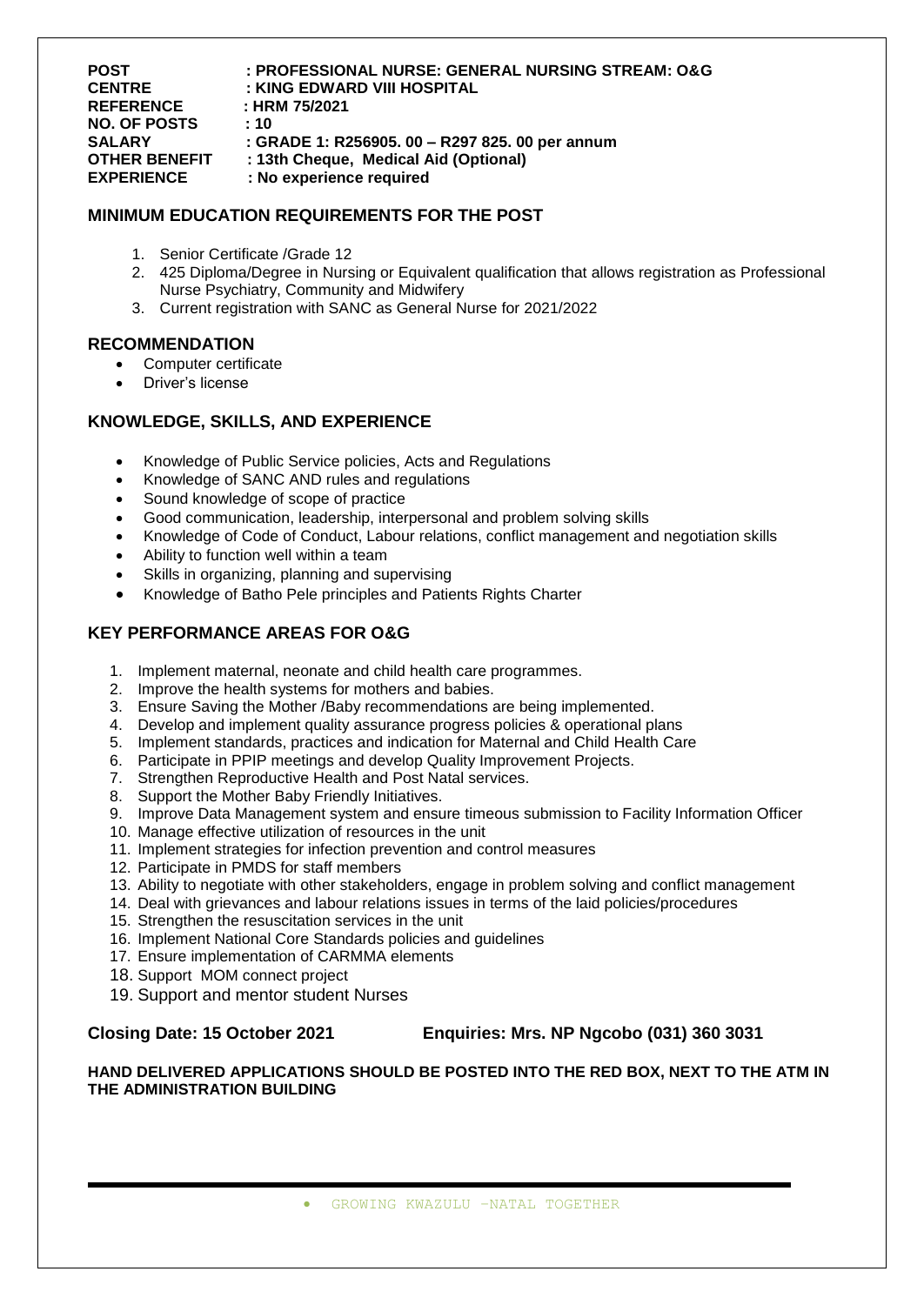**Please forward applications to:**

**DEPUTY DIRECTOR: HUMAN RESOURCES ATTENTION: Mrs. THF Mkhonza King Edward VIII Hospital Private Bag X02 Congella 4013**

**ORIGINAL SIGNED BY CEO**<br>
CHIEF EXECUTIVE OFFICER **CHIEF EXECUTIVE OFFICER CHIEF EXECUTIVE OFFICER** 

GROWING KWAZULU –NATAL TOGETHER